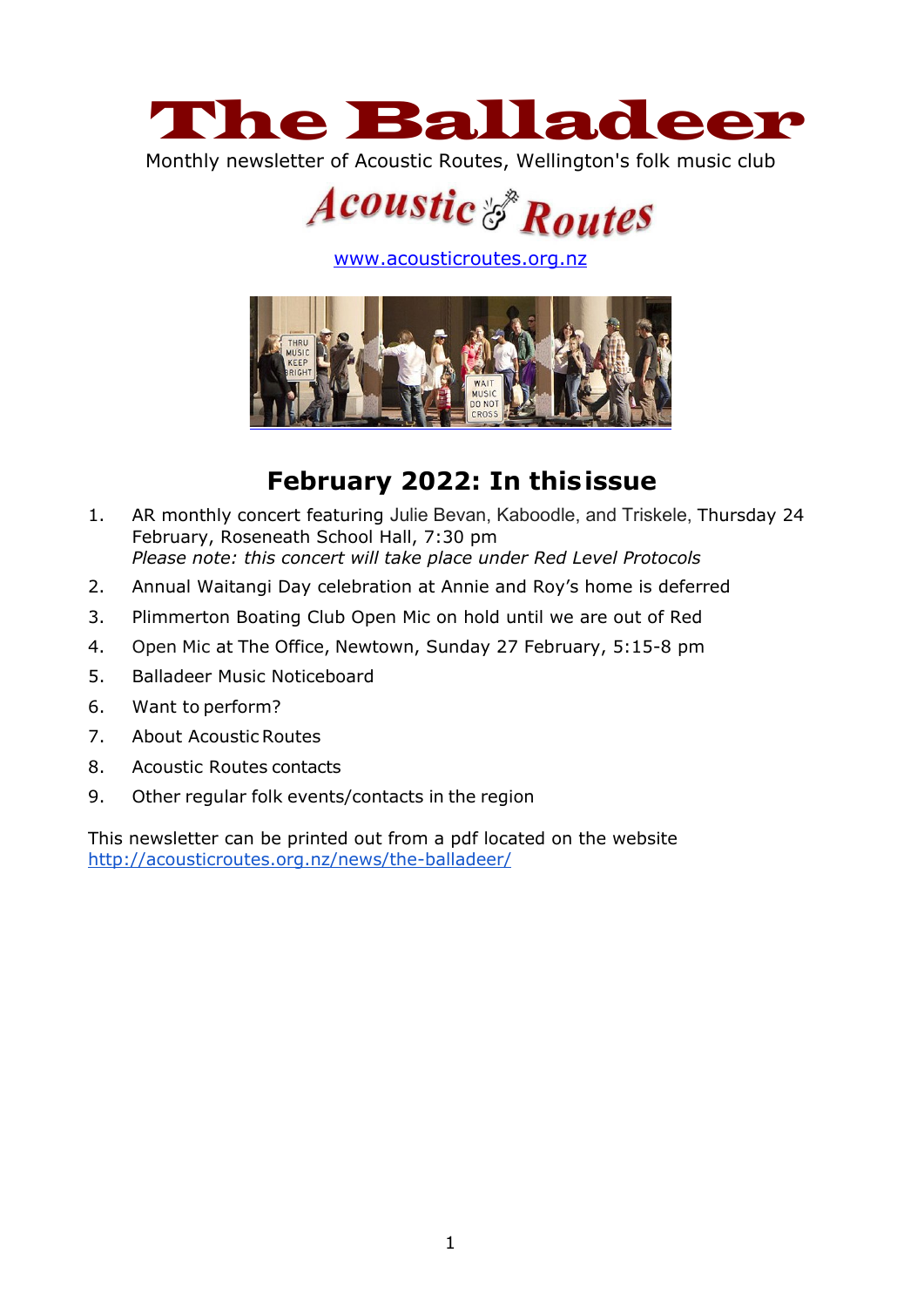## **1. AR monthly concert Julie Bevan, with Kaboodle and Triskele, Thursday 24 February, Roseneath School Hall, 7:30 pm**



'Kaleidoscope' is the latest album by NZ composer/musician Julie Bevan. This is eclectic album draws on her diverse musical influences and styles, including flamenco, jazz, kiwi and Brazilian music (the cd was recorded in Brazil and Wellington).

She is joined by friends who recorded with her in Wellington – Nick van Dijk on keys, melodica and brass, and Aaron Stewart on acoustic bass.

Nick plays diverse musical styles but is best known in jazz. A composer, musician and teacher, he has performed with Black Seeds, Rhombus, Olivia Newton John, and the

Wellington Jazz Orchestra, as well as contributing to many albums.

Aaron Stewart is the long-time bass player of alt-country artist Mel Parsons and with T-Bone Trio, a mathematically challenged quartet performing bluegrass and country classics. He has performed in a variety of international and local festivals and contributed to many albums. <https://www.youtube.com/watch?v=rz6fYZAJIkM> <https://www.youtube.com/watch?v=dIdAhNSIchs>



'Kaleidoscope' can be bought directly from Julie <https://juliebevan.bandcamp.com/album/kaleidoscope>

### **Kaboodle**



We are delighted that Kaboodle has arisen from their hibernation. These Wellington treasures are Diana Bastion singing mainly old traditional songs with Julian Ward on open tuned guitar, and concertina.

### **Triskele**

Triskele is a group of three multi-instrumentalists Emily Griffiths, Bob McNeill and

Ceara McAuliffe Bickerton who deliver an animated and soulful Celtic musical experience. Founded in 2021, three of New Zealand's top and up-and-coming traditional musicians saw an opportunity to create a new sound using original songs and music woven together with traditional tunes to create an exhilarating sound.

**Entry:** \$15/\$10 for members. Cash only (no eftpos facilities).

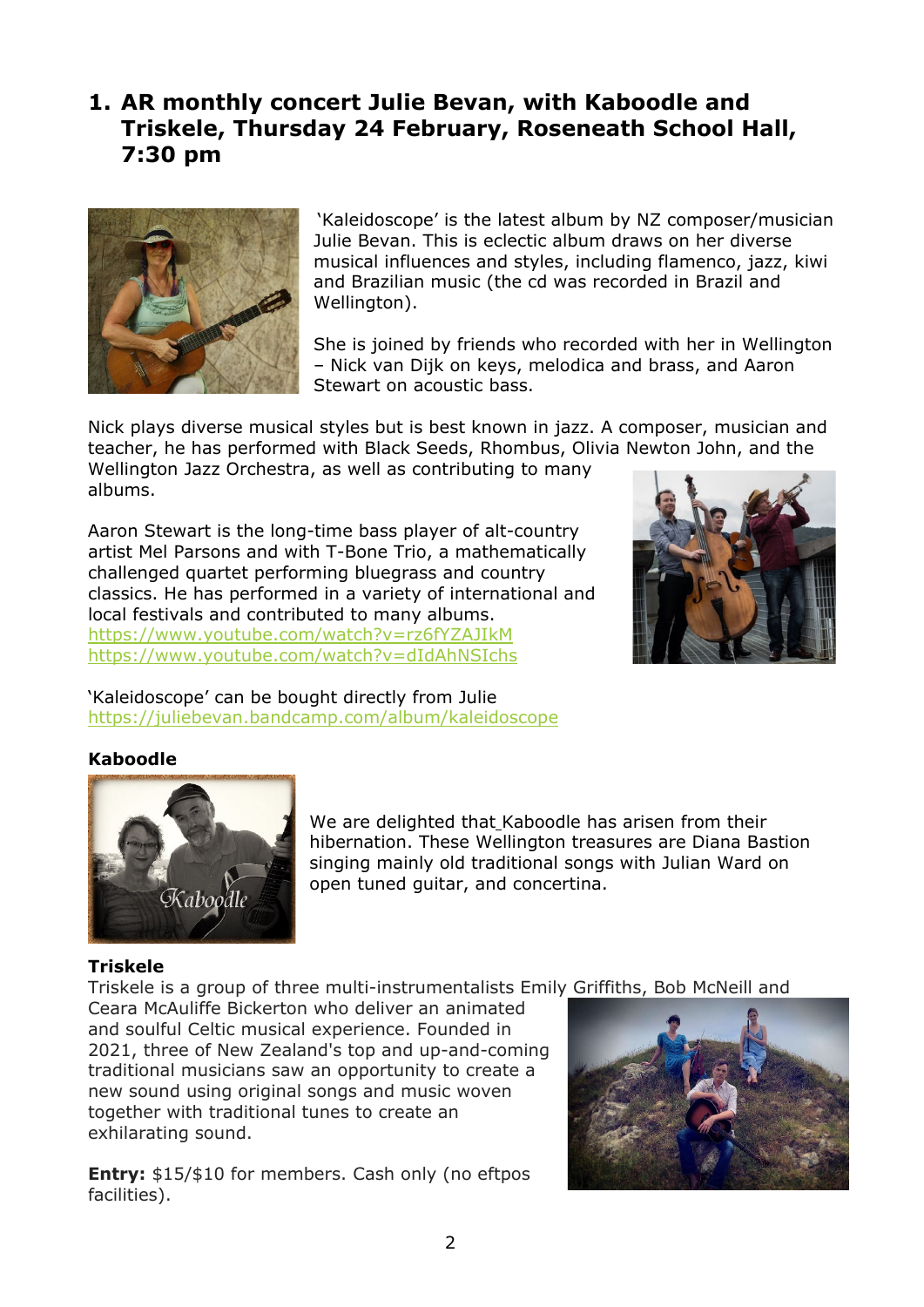#### **Red Level Protocols**

A venue gathering limit of 40 people will apply so please RSVP to Ruth Birnie to confirm your place [ruthlbirnie@gmail.com.](mailto:ruthlbirnie@gmail.com)

Everyone will need to be fully vaccinated, with a pass, or have a vaccine exemption. You will need to sign in at the door and keep your masks on indoors.

### **2. Annual Waitangi Day Celebration deferred**

Anne and Roy have decided to defer the annual Waitangi Day party at their home. They look forward to hosting this annual event in 2023.

### **3. Open Mic, Plimmerton Boating Club on hold until we are out of Red**





Contact: Roy on 021 433-878.

## **4. Newtown Open Mic upstairs at The Office, Sunday 28 February, 5:15-8pm**



Newtown Acoustic Sound's "Open Mic" will be back, upstairs at THE OFFICE Bar in Riddiford Street, Newtown, on Sunday 27th February, 5.15-8pm, and then every 2nd and last Sunday of the month going forward (Covid permitting of course).

Hope to see familiar faces and hear wonderful music from you all.

A reminder that if you are coming to the open mic, current Covid rules will apply, so you will need to scan in, show your vax passes and wear masks.

Contact: kevin.ikin@supermail.co.nz, or [newtownacousticsound@gmail.com.](mailto:newtownacousticsound@gmail.com)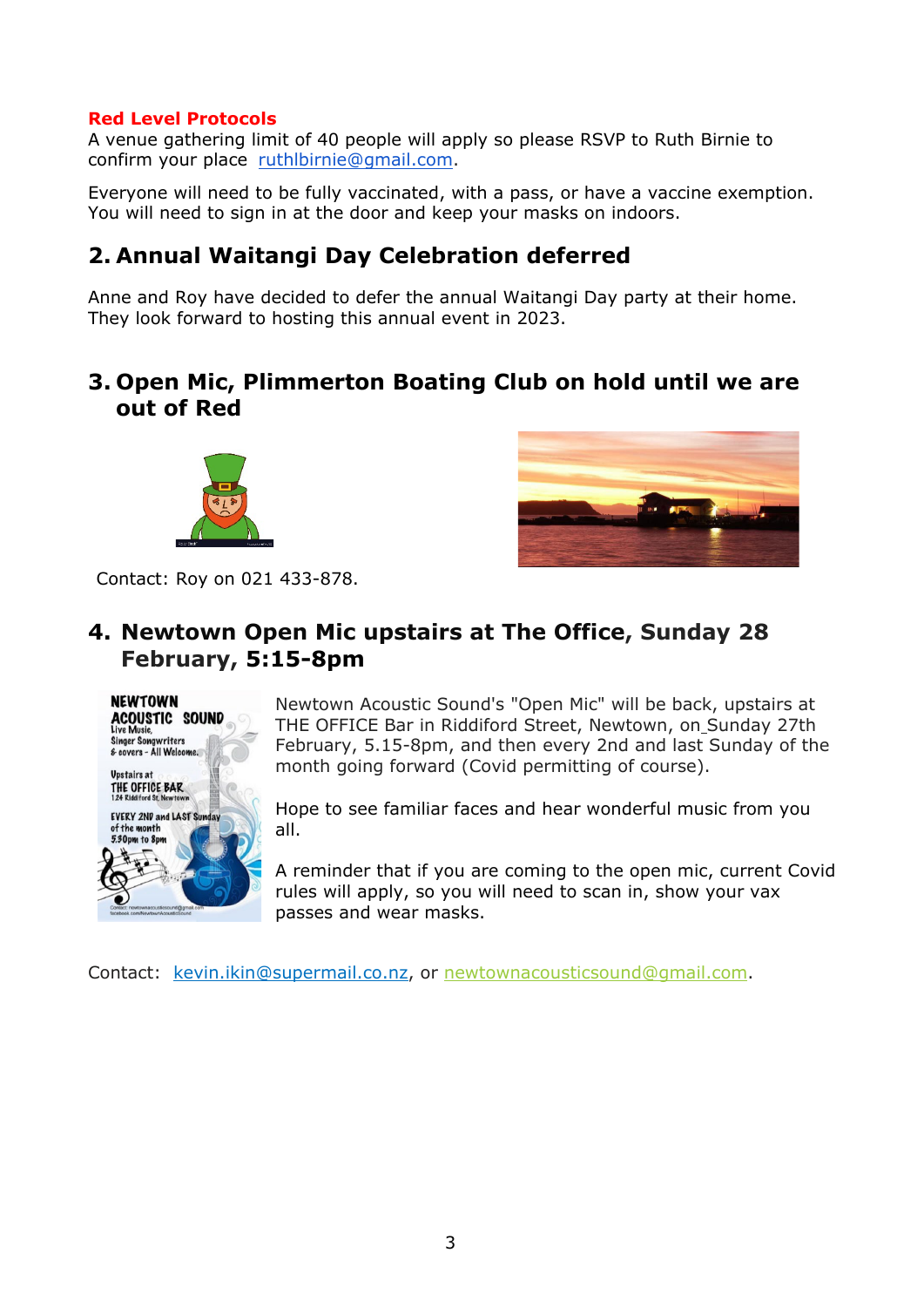# **5. Balladeer music noticeboard**

Where you can advertise your music-related items—lessons, instruments, gigs, band members wanted, etc.

### **a) Launch of Janine Mitchell's Album 'Etched in My Soul', Houghton Bay Hall, 80 Houghton Bay Road, Sunday 13 February, 7-9 pm.**



Featuring Alan Downes, Cindy Muggeridge, and Janine with her band. BYO drinks and nibbles optional. \$5 Koha, cd's \$20.

Numbers will be restricted so please RSVP to Janine [janinemithell@ts.co.nz,](mailto:janinemithell@ts.co.nz) 021 1042873. All other Red Level Covid protocols will be observed including double Vax pass, QR Scan in at the door, masked unless seated and 1m distance between bubble groups.

Spotify and Bandcamp have the album up live under Artist - Janine. Album - "Etched in my Soul" and can be accessed through [https://janinemitchell.hearnow.com](https://janinemitchell.hearnow.com/)

# **6. Want toperform?**

The AR Committee would like to hear from you if you are interested in performing at our events, including support acts for our monthly concerts. Contact us at [performers@acousticroutes.org.nz.](mailto:performers@acousticroutes.org.nz)



# **7. About AcousticRoutes**

Acoustic Routes (Wellington Folk Centre Incorporated) is a club for people who enjoy playing and listening to folk and acoustic styles of music.

The fourth Thursday of the month generally features a concert, usually with a visiting artist and support acts from amongst our membership. Check the website or the Balladeer for updates about the venue.

Members get priority access to performance opportunities and can have input into the club's activities. To join, email [treasurer@acousticroutes.org.nz.](mailto:treasurer@acousticroutes.org.nz)

Acoustic Routes publishes this newsletter (The Balladeer) at the start of every month, and also an acoustic gig guide for the Wellington region (Acoustic Routes update). You can [subscribe online,](http://eepurl.com/mP90b) or contact [publicity@acousticroutes.org.nz.](mailto:publicity@acousticroutes.org.nz)

# **8. Acoustic Routes contacts**

**President:** Ruth Birnie [president@acousticroutes.org.](mailto:president@acousticroutes.org)nz

<mailto:ruthlbirnie@gmail.com>

**Correspondence**: Kevin Ikin [secretary@acousticroutes.org.nz](mailto:secretary@acousticroutes.org.nz)

**Treasurer/Membership:** Karen Munro **[treasurer@acousticroutes.org.nz](mailto:treasurer@acousticroutes.org.nz)** 

[<karenguitarist@hotmail.com>](mailto:karenguitarist@hotmail.com)

**Balladeer**: editor Philippa Boy, producer, Stephen Riddell [balladeer@acousticroutes.org.nz](mailto:balladeer@acousticroutes.org.nz)

**Acoustic Routes update email**: Kevin Ikin [secretary@acousticroutes.org.nz](mailto:secretary@acousticroutes.org.nz) **Performance opportunities:** [performers@acousticroutes.org.nz](mailto:performers@acousticroutes.org.nz) <mailto:ruthlbirnie@gmail.com>

**Postal address**: PO Box 27-191 Marion Square, Wellington, New Zealand.